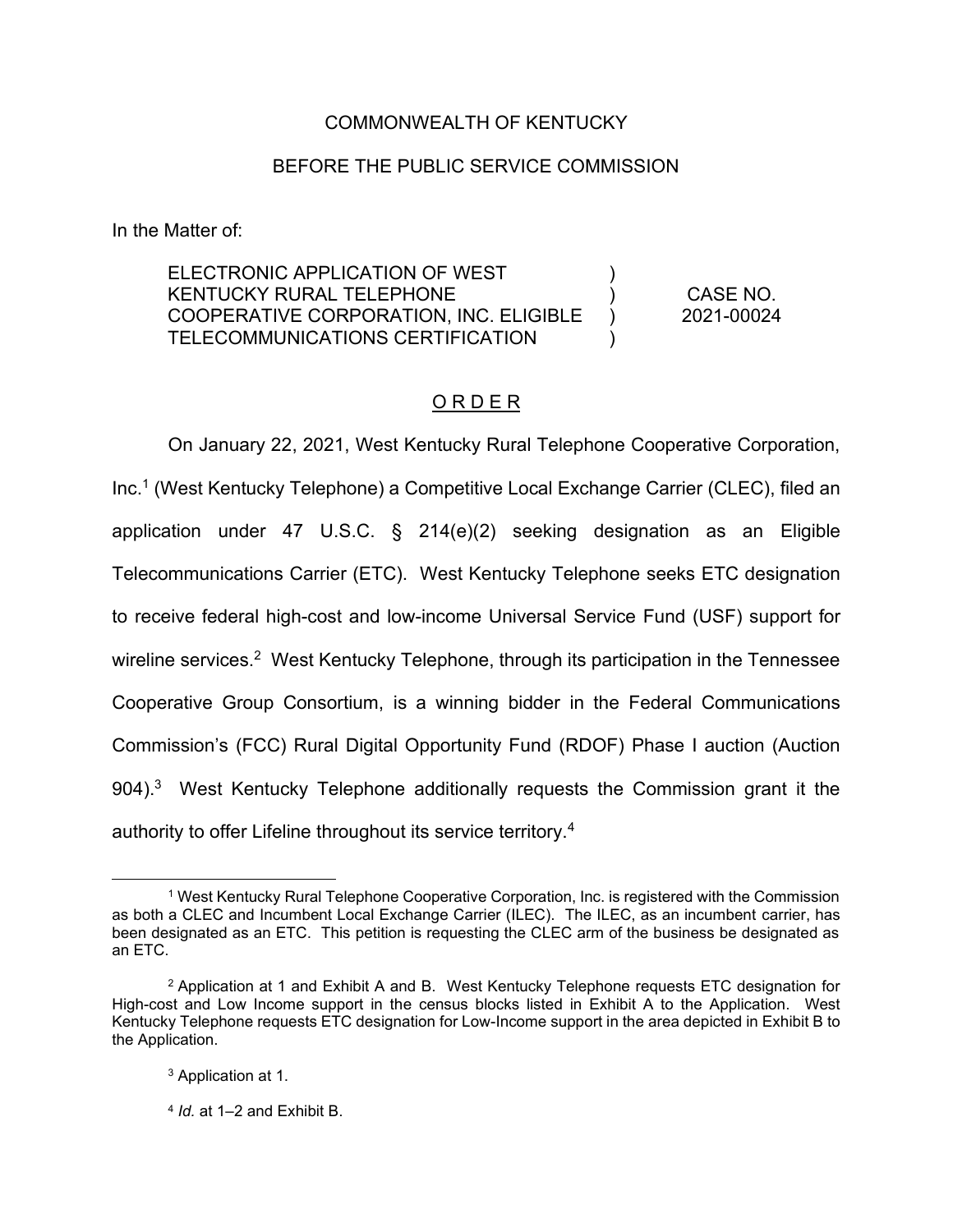The application states that (1) West Kentucky Telephone meets all the requirements for designation as an ETC to serve the designated areas in the state of Kentucky;<sup>5</sup> (2) West Kentucky Telephone requests designation in the designated census blocks in Kentucky; <sup>6</sup> (3) in accordance with 47 U.S.C. § 214(e)(2), West Kentucky Telephone seeks to be designated as an ETC to provide high-speed broadband internet access and Time Division Multiplexing (TDM) voice service as well as Lifeline service to qualifying customers in Kentucky;<sup>7</sup> and (4) designation of West Kentucky Telephone as an ETC for the designated areas served in Kentucky will serve the public interest.<sup>8</sup>

West Kentucky Telephone is managed and operated by West Kentucky Telephone, the incumbent local exchange carrier (ILEC), a not-for-profit, member-owned telephone cooperative.<sup>9</sup> West Kentucky Telephone is a member of the Tennessee Cooperative Group Consortium which was winner of Auction 903 for locations in Kentucky and Tennessee. Portions of the winning bids for Kentucky and Tennessee were assigned to West Kentucky Telephone.<sup>10</sup>

West Kentucky Telephone is also operating in Kentucky as an ILEC that serves residential and business members in Cunningham, Fairdealing, Fancy Farm, Farmington, Folsomdale, Hardin, Hazel, Kirksey, Lowes, Lynn Grove, Lynnville, New Concord,

<sup>6</sup> *Id.* at 2

<sup>7</sup> *Id.* at 2–3.

<sup>8</sup> *Id.* at 16.

<sup>9</sup> *Id* at 2.

<sup>10</sup> *Id* at 5.

<sup>5</sup> *Id.* at 9.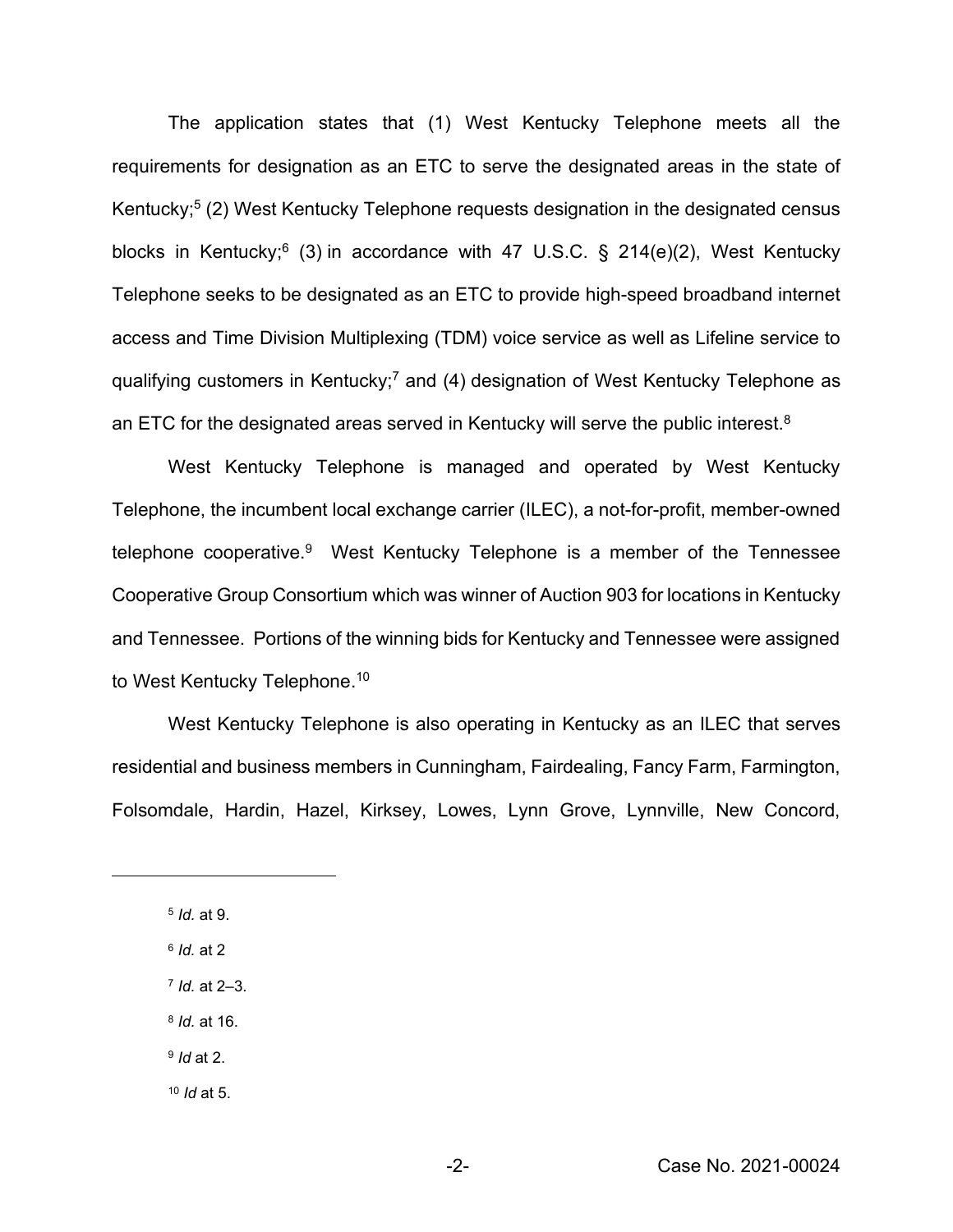Sedalia, West Plains, and Wingo exchanges in Kentucky and Cottage Grove, Cypress, Puryear, and South Hazel exchanges in Tennessee.<sup>11</sup> West Kentucky Telephone plans to build a fiber network throughout the service area through the use of in-house engineers and contractors. 12 West Kentucky Telephone with the association of the ILEC has the financial and technical capabilities to pay for and construct the fiber optic network throughout the proposed ETC service area for the provision of voice and broadband services.<sup>13</sup>

The Commission requires that the Kentucky Universal Service support and the Kentucky Telecommunications Relay Service and Telecommunications Access Program support be collected for each wireline customer. West Kentucky Telephone states that it will charge applicable federal, state, and local regulatory fees including 911/E911 fees imposed on customers.14 West Kentucky Telephone will provide toll-limitation services to low-income consumers as provided in 47 C.F.R. §§ 54.400–54.423.<sup>15</sup>

#### DISCUSSION

Pursuant to 47 U.S.C. § 254(e), "only an eligible telecommunications carrier designated under 47 U.S.C. § 214(e) shall be eligible to receive specific federal universal service support." Pursuant to 47 U.S.C. § 214(e)(1)(A) and (B), a common carrier designated as an ETC must offer the services supported by the federal universal service

- <sup>12</sup> *Id.* at 6–7.
- <sup>13</sup> *Id.* at 12–13.
- <sup>14</sup> *Id.* at 8.
- <sup>15</sup> *Id.* at 10.

<sup>11</sup> Application at 2–3.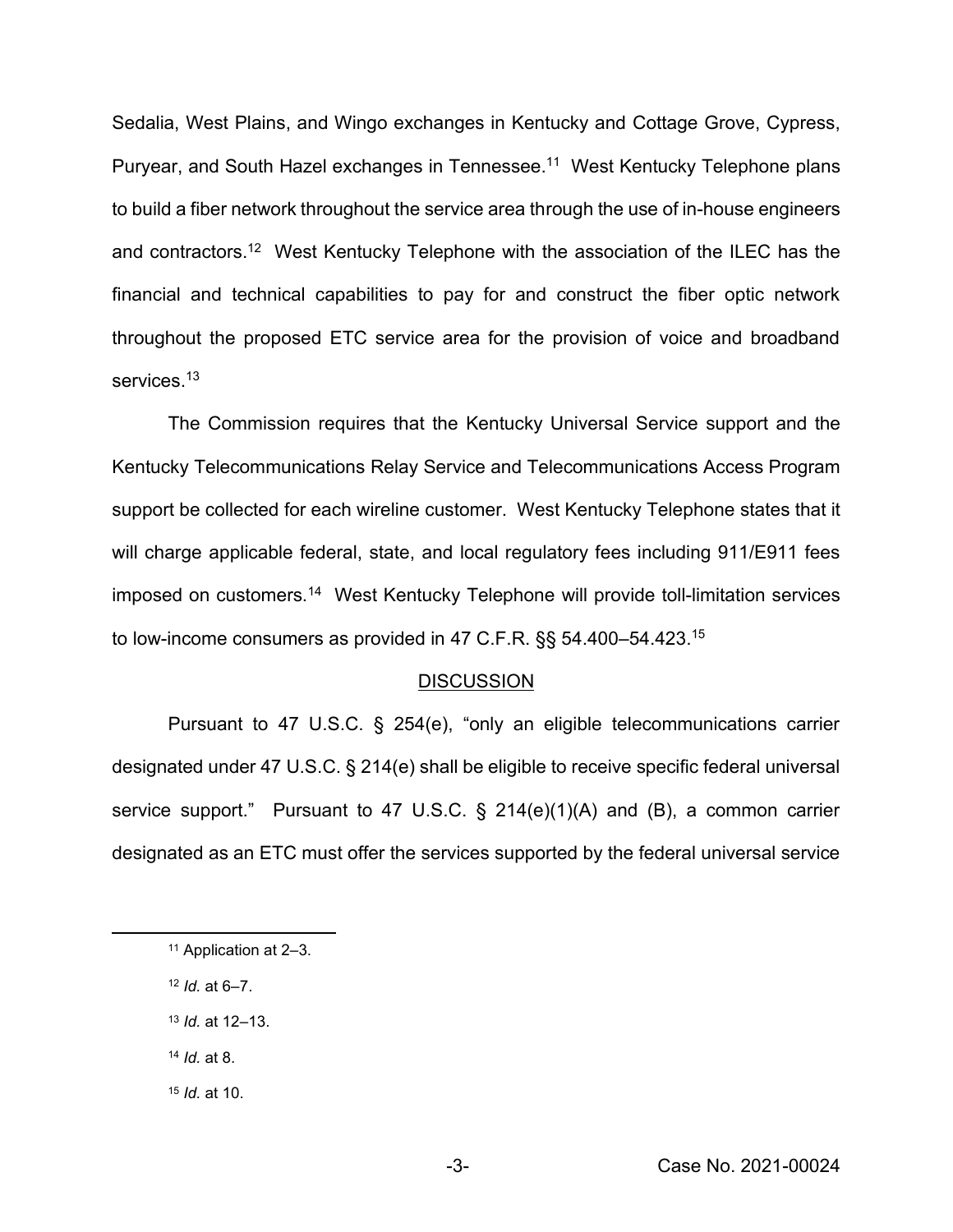support mechanisms, using either its own facilities or a combination of its own facilities and resale of another carrier's services throughout its designated service area, and it must advertise the availability and charges for those services. Pursuant to 47 U.S.C. § 214(e)(2), state commissions bear the primary responsibility for performing ETC designations. Under the same section, the Commission may, with respect to an area served by a rural telephone company, and shall, in all other cases, designate more than one common carrier as an ETC for a designated service area, consistent with the public interest, convenience, and necessity, as long as the requesting carrier meets the requirements of 47 U.S.C. § 214(e)(1). Also, before designating an additional ETC for an area served by a rural telephone company, the Commission must determine that the designation is in the public interest.

#### REQUIREMENTS FOR ETC DESIGNATION BY THE FCC

In 1997, the FCC issued a Public Notice setting forth the procedures a carrier must use when requesting designation as an ETC from the FCC.<sup>16</sup> The Commission likewise collects similar information pursuant to that notice. A carrier seeking ETC designation must file a petition providing the following (1) a certification that the petitioner offers all services designated for support by the Commission pursuant to 47 U.S.C. § 254(c); (2) certification that the petitioner offers the supported services using either its own facilities

<sup>16</sup> *Procedures for FCC Designation of Eligible Telecommunications Carriers Pursuant to Section 214(e)(6) of the Communications Act*, Public Notice, 12 FCC Rcd 22947, 22948 (1997) (Section 214(e)(6) Public Notice).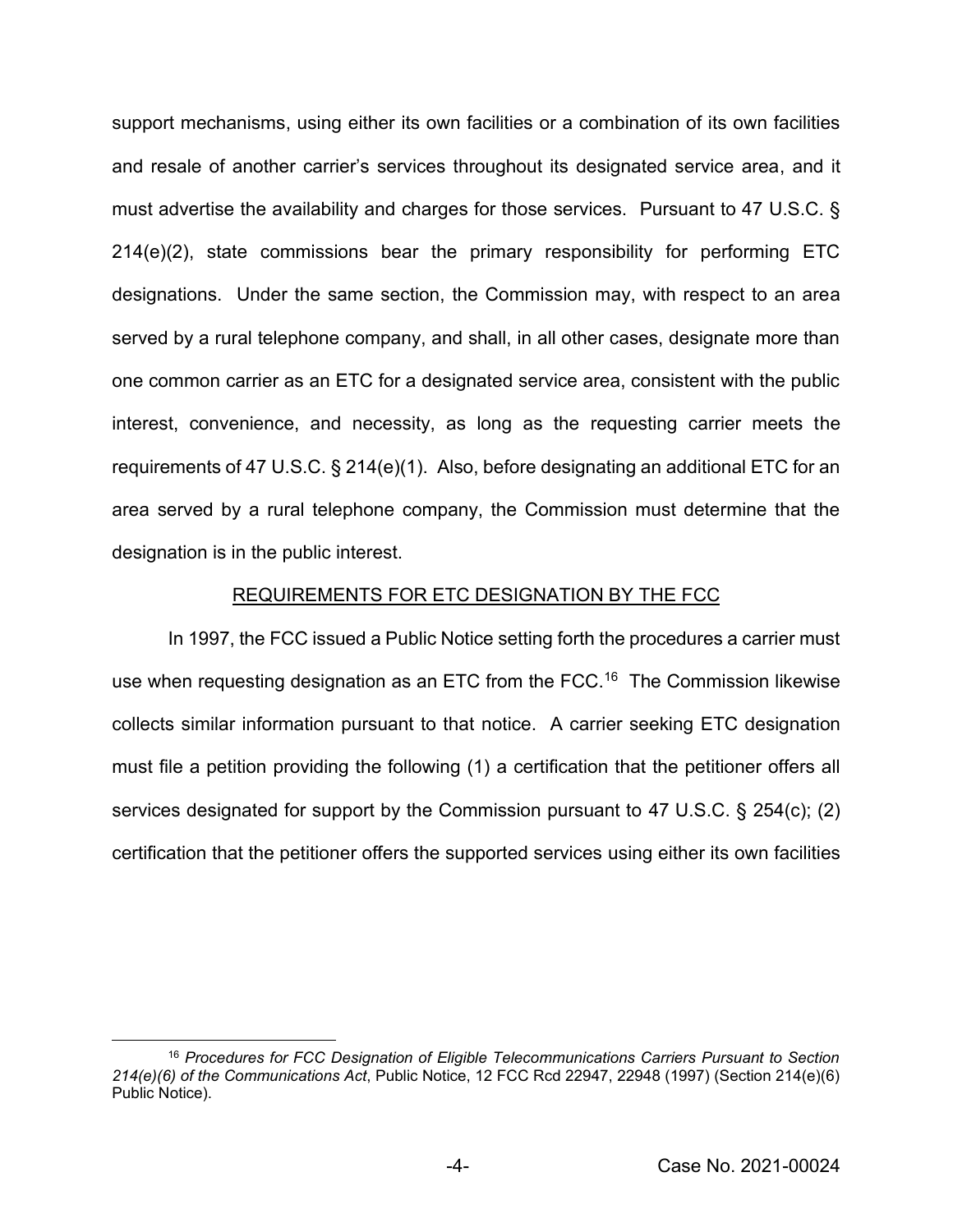or a combination of its own facilities and resale of another carrier's services;<sup>17</sup> (3) a description of how the petitioner advertises the availability of the supported services and the charges therefore using media of general distribution; and (4) if the petitioner is not a rural telephone company, a detailed description of the geographic service area for which it requests designation as an ETC from the Commission.<sup>18</sup>

In addition, the FCC's rules require that in order to be designated as an ETC, a petitioner must (1) certify that it will comply with the service requirements applicable to the support that it receives; (2) demonstrate its ability to remain functional in emergency situations; (3) demonstrate that it will satisfy applicable consumer-protection and servicequality standards; (4) demonstrate that it is financially and technically capable of providing the Lifeline service; and (5) submit information describing the terms and conditions of any voice telephony plans offered to Lifeline subscribers, including details on the number of minutes provided as part of the plan, additional charges, if any, for toll calls, and rates for each such plan.19

Prior to designating an ETC pursuant to 47 U.S.C. § 214(e)(2), the Commission must determine whether such designation is in the public interest.<sup>20</sup> In determining the public interest, the Commission historically has considered the benefits of increased

<sup>20</sup> 47 U.S.C. § 214(e)(6); and 47 C.F.R. § 54.202(b).

<sup>17</sup> *Lifeline Reform Order*, FCC 12-11 at ¶ 368 (adopting a blanket forbearance of the facilities requirement of 47 U.S.C § 214(e)(1)(A) for non-facilities based carriers that seek limited ETC designation to participate in the Lifeline program) (Lifeline Reform Order). *In the Matter of Lifeline and Link Up Reform and Modernization*, WC Docket No. 11-42; *Lifeline and Link Up*, WC Docket No. 03-109; *Federal-State Joint Board on Universal Service*, CC Docket No. 96-45; *Advancing Broadband Availability Through Digital Literacy Training*, WC Docket No. 12-23; *Report and Order and Further Notice of Proposed Rulemaking*, Adopted: January 31, 2012; Released: February 6, 2012.

<sup>18</sup> 47 U.S.C § 214(e)(2).

<sup>19</sup> 47 C.F.R. § 54.202(a).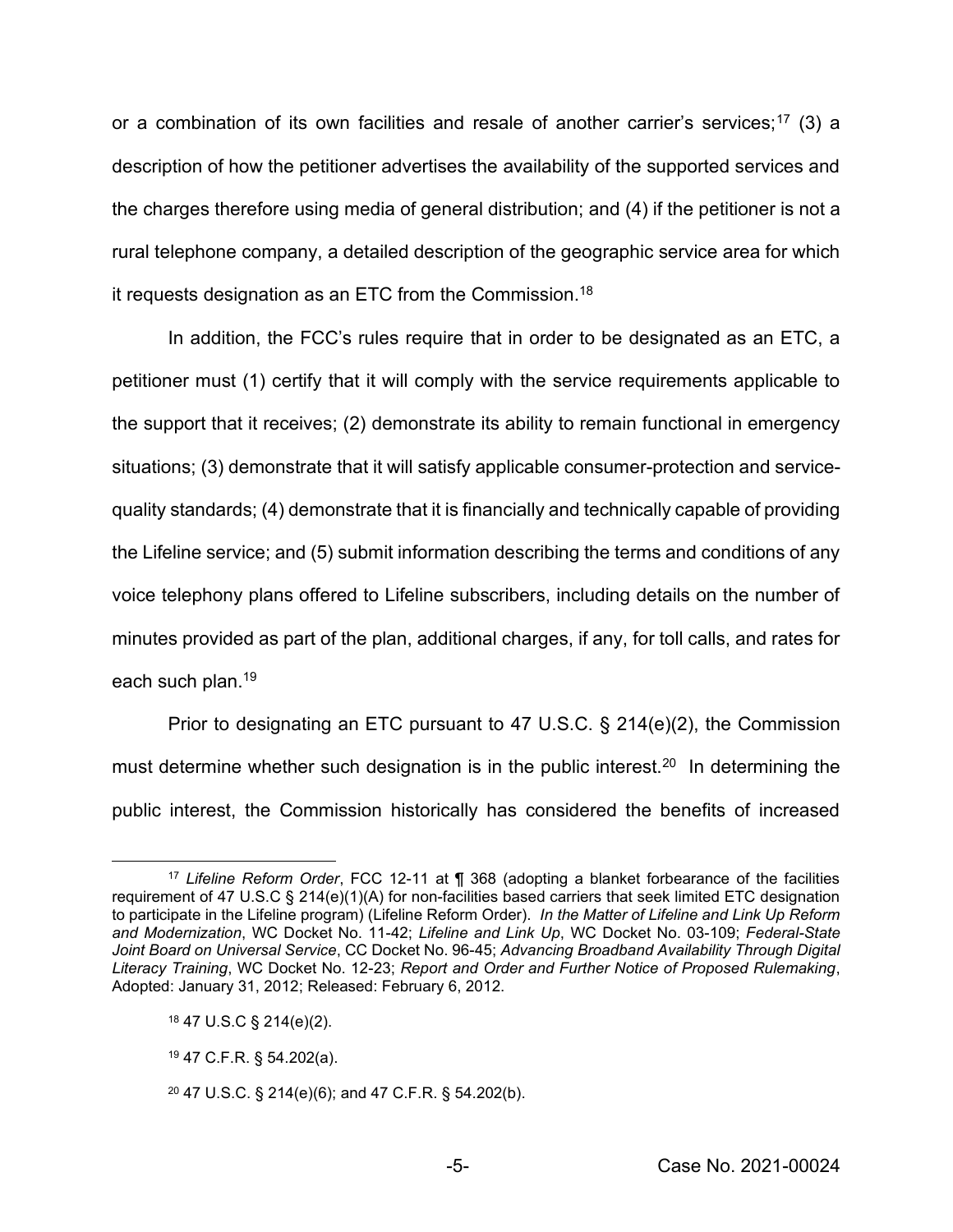consumer choice and the unique advantages and disadvantages of the petitioner's service offering.

As described below, West Kentucky Telephone has provided the Commission with the information required for designation as an ETC in the service area at issue. We find that the public interest supports such designation, subject to West Kentucky Telephone's compliance with the representations and commitments made by West Kentucky Telephone in its application and the FCC's rules.

## OFFERING THE SERVICES DESIGNATED FOR SUPPORT

Petitioners for ETC designation must certify that they offer all services designated for support by the Commission pursuant to 47 U.S.C  $\S$  254(c).<sup>21</sup> West Kentucky Telephone has demonstrated through the required certifications and related filings that it now offers, or will offer upon designation as an ETC. West Kentucky Telephone certifies that it now provides, or will provide throughout its designated service area, the services and functionalities enumerated in 47 C.F.R. § 54.101(a) throughout the designated service area<sup>22</sup>

# OFFERING THE SUPPORTED SERVICES USING A CARRIER'S OWN FACILITIES

Generally, petitioners for ETC designation must certify that they will offer the supported services using either their own facilities or a combination of their own facilities

<sup>21</sup> *See* 47 U.S.C. § 214(e)(1)(A); § 214(e)(6) Public Notice, 12 FCC Rcd. at 22948, paragraph 2.

<sup>&</sup>lt;sup>22</sup> Specifically, West Kentucky Telephone certifies that it will provide voice telephony and broadband services supported by federal universal service support mechanisms, as set forth in 47 C.F.R. § 54.101, which includes: (1) voice-grade access to the public switched telephone network; (2) local usage; (3) access to emergency services; and (4) toll limitation services to qualifying low-income users. *See* Application at 10.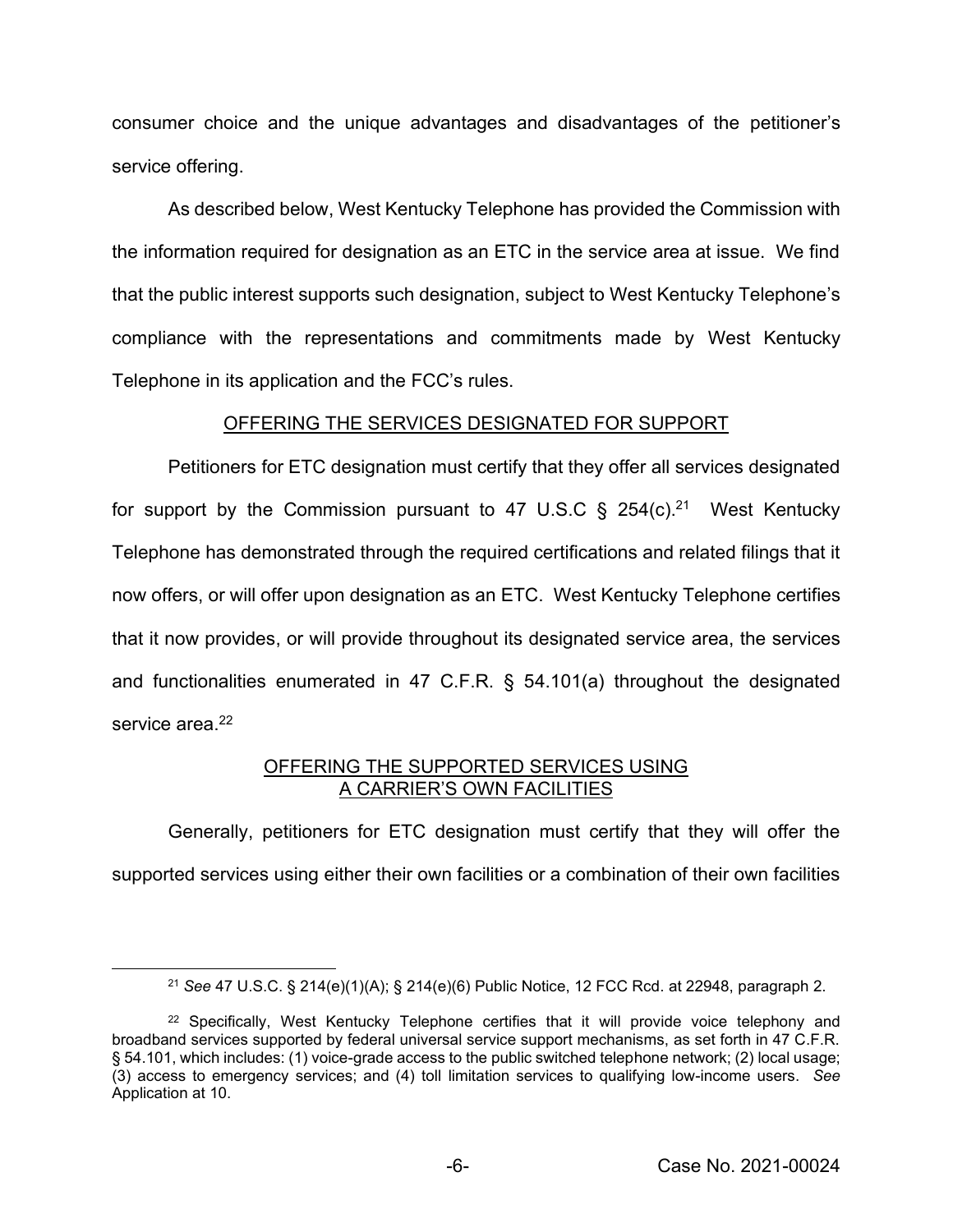and the resale of another carrier's services.<sup>23</sup>

West Kentucky Telephone, in its provision of wireline and broadband services, will offer services which West Kentucky Telephone will provision over its own network. West Kentucky Telephone has shown it is able to offer all of the services and functionalities supported by the universal-service program, as detailed in 47 C.F.R. § 54.101(a), throughout its service area.

#### ADVERTISING SUPPORTED SERVICES

Petitioners for ETC designation must advertise the availability of the supported services and the charges thereof using media of general distribution and provide a description of how they will do so. $24$  West Kentucky Telephone has committed to advertise the availability of the supported services using media of general distribution.<sup>25</sup> In addition, West Kentucky Telephone has committed to advertising and promoting the availability of Lifeline services in a manner reasonably designed to reach those likely to qualify for Lifeline.26 To increase accountability within the program and to target support where it is needed most, the FCC has adopted rules requiring ETCs to explain in their marketing materials that Lifeline service is a government benefit, that the individual must be eligible to receive the benefit, and that the consumer may receive no more than one benefit at a time from the program.<sup>27</sup> West Kentucky Telephone has demonstrated its

<sup>23</sup> 47 U.S.C. § 214(e)(6) Public Notice, 12 FCC Rcd at 22949; *See also* 47 U.S.C. § 214(e)(1)(A); *Petition of TracFone Wireline, Inc. for Forbearance from 47 U.S.C. § 214(e)(1)(A) and 47 C.F.R. § 54.201(i)*, CC Docket No. 96-45, Order, 20 FCC Rcd 15095 (2005) (*TracFone Forbearance Order*).

<sup>24</sup> 47 U.S.C. § 214(e)(1)(B); § 214(e)(6) Public Notice, 12 FCC Rcd. at 22949, paragraph 4.

<sup>25</sup> Application at 12.

<sup>26</sup> *Id.*

<sup>27</sup> *Lifeline Reform Order* at paragraphs 274–77; 47 C.F.R. § 54.405.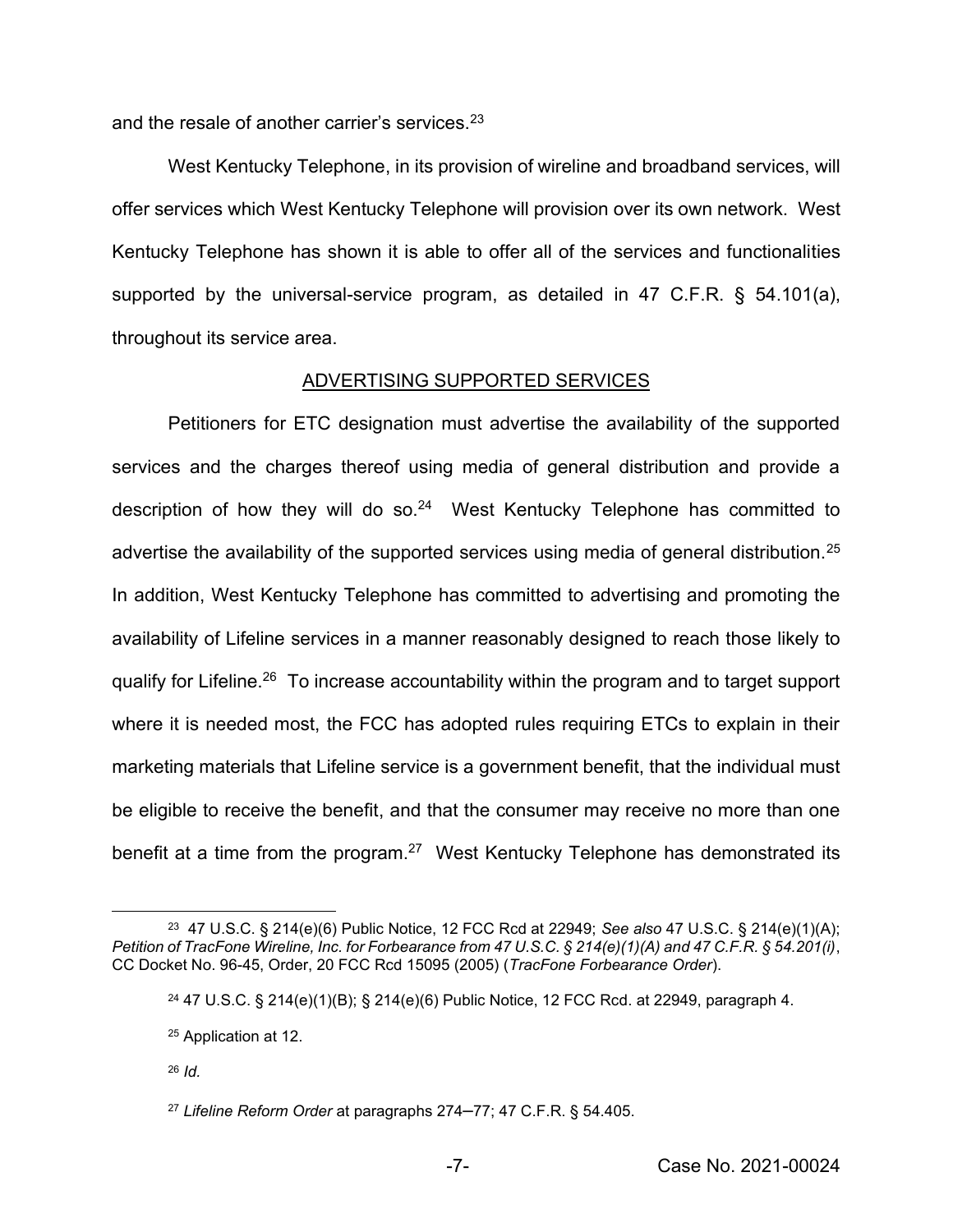commitment to comply with these FCC rules regarding marketing of Lifeline service.<sup>28</sup>

### DESIGNATED SERVICE AREAS

Petitioners for ETC designation must provide a detailed description of the geographic service area for which they seek designation.29 In its application, West Kentucky Telephone seeks designation as an ETC, in the census blocks listed in the application. <sup>30</sup> Additionally West Kentucky Telephone seeks to be a Lifeline only ETC in the area depicted in Exhibit B to the application.

#### COMPLIANCE WITH APPLICABLE SERVICE REQUIREMENTS

Petitioners for ETC designation must certify that they will comply with all service requirements applicable to the support they receive. $31$  The Commission finds that West Kentucky Telephone has demonstrated its commitment to comply with the FCC's Lifeline rules, and specifically to comply with the rules regarding consumer enrollment and certification of eligibility.32

#### ABILITY TO REMAIN FUNCTIONAL IN EMERGENCY SITUATIONS

Petitioners for ETC designation must demonstrate their ability to remain functional in emergency situations.33 West Kentucky Telephone will provide service to its customers through its fiber optic network. Such service includes access to a reasonable amount of

- <sup>30</sup> Application at 2 and Exhibit A.
- <sup>31</sup> 47 C.F.R. § 54.202(a)(1)(i).
- <sup>32</sup> Application at 15.
- <sup>33</sup> 47 C.F.R. § 54.202(a)(2).

<sup>28</sup> Application at 12.

<sup>29</sup> Section 214(e)(6), Public Notice, 12 FCC Rcd. at 22949, paragraph 5.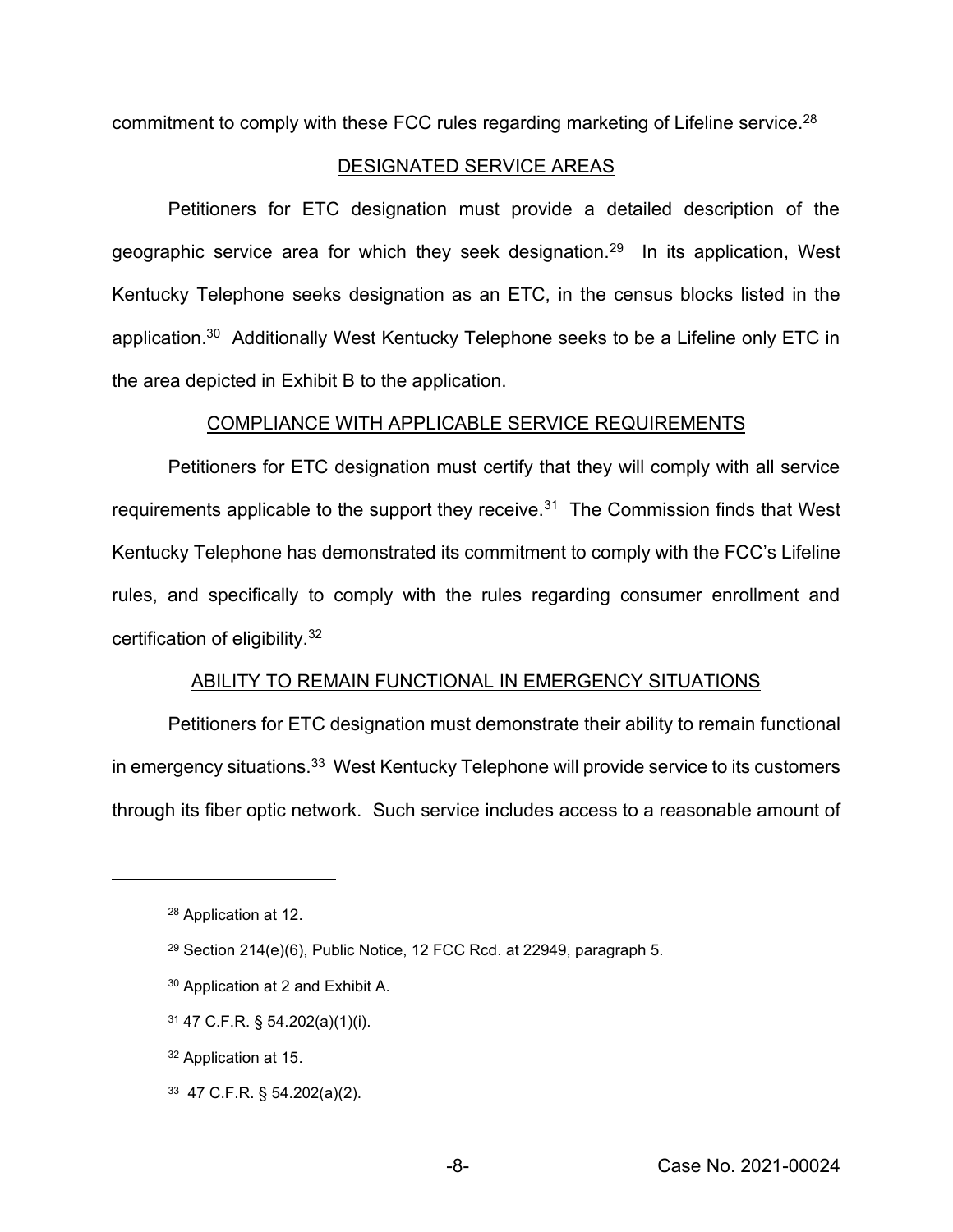back-up power to ensure functionality without an external power source, re-routing of traffic around damaged facilities, and the capability of managing traffic spikes resulting from emergency situations. The Commission finds that West Kentucky Telephone has demonstrated its ability to remain functional in emergency situations.<sup>34</sup>

# SATISFACTION OF APPLICABLE CONSUMER PROTECTION AND SERVICE-QUALITY STANDARDS

Petitioners for ETC designation must demonstrate that they will satisfy applicable consumer-protection and service-quality standards.35 West Kentucky Telephone has committed to providing applicable consumer-protection and service-quality standards, including protection of customer information and certifying compliance with the FCC on an annual basis.<sup>36</sup> The Commission finds that West Kentucky Telephone's commitments provide sufficient consumer protection and service quality to consumers.

### FINANCIAL AND TECHNICAL CAPABILITY

Petitioners for ETC designation must demonstrate that they are financially and technically capable of providing Lifeline-supported services.<sup>37</sup> West Kentucky Telephone states that it has been operating as a telecommunications provider since 1951 with the financial capability and technical knowledge to design, construct, and maintaining the network using in-house personnel.<sup>38</sup> Based on the foregoing, the Commission finds that

- <sup>36</sup> Application at 13–14; *see also* 47 C.F.R. § 54.202(a)(3).
- <sup>37</sup> 47 C.F.R. § 54.202(a)(4); *see also Lifeline Reform Order* at paragraph 387.
- <sup>38</sup> Application at 12–13.

<sup>34</sup> Application at 14–15.

<sup>35</sup> 47 C.F.R. § 54.202(a)(3).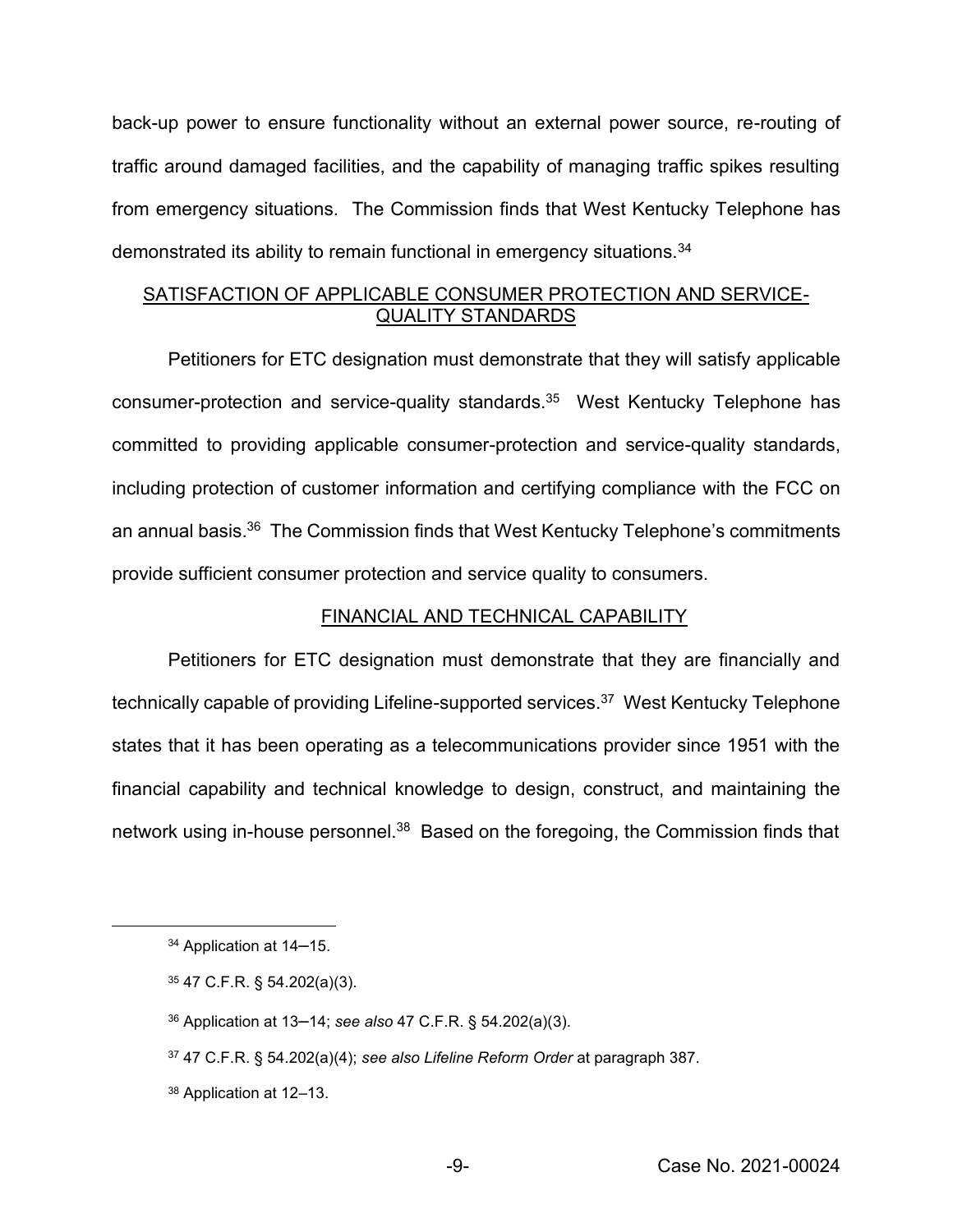West Kentucky Telephone is financially and technically capable of providing Lifelinesupported services.

#### PUBLIC INTEREST ANALYSIS

Prior to designating an ETC, the Commission must determine whether such designation is in the public interest.<sup>39</sup> We find that West Kentucky Telephone will offer gigabit broadband services as well as Lifeline that will provide a variety of benefits to Lifeline-eligible consumers, including increased consumer choice and high-quality service offerings. 40 New entrants in the landline broadband and Lifeline service market should incent existing ETCs to offer better service and terms to their subscribers.

West Kentucky Telephone will provide competitive wireline services throughout its service area in Kentucky. West Kentucky Telephone will be a facilities based wireline service provider, and will offer all of the services and functionalities detailed in 47 C.F.R. § 54.101(a), ensuring that West Kentucky Telephone can provide services to customers throughout the service area.41

The Commission recognizes that the designation of West Kentucky Telephone as an ETC also creates competitive pressure for other wireline and wireless providers that are designated as ETCs within the proposed service areas. In order to remain competitive in markets, all providers will have greater incentive to improve coverage and customer service, increase service offerings, and lower prices. Consistent with federal law, the designation benefits consumers by allowing West Kentucky Telephone to offer the

<sup>39</sup> *See* 47 U.S.C. § 214(e)(6) and 47 C.F.R. § 54.202(b).

<sup>40</sup> Application at 16–18.

<sup>41</sup> *Id.* at 10.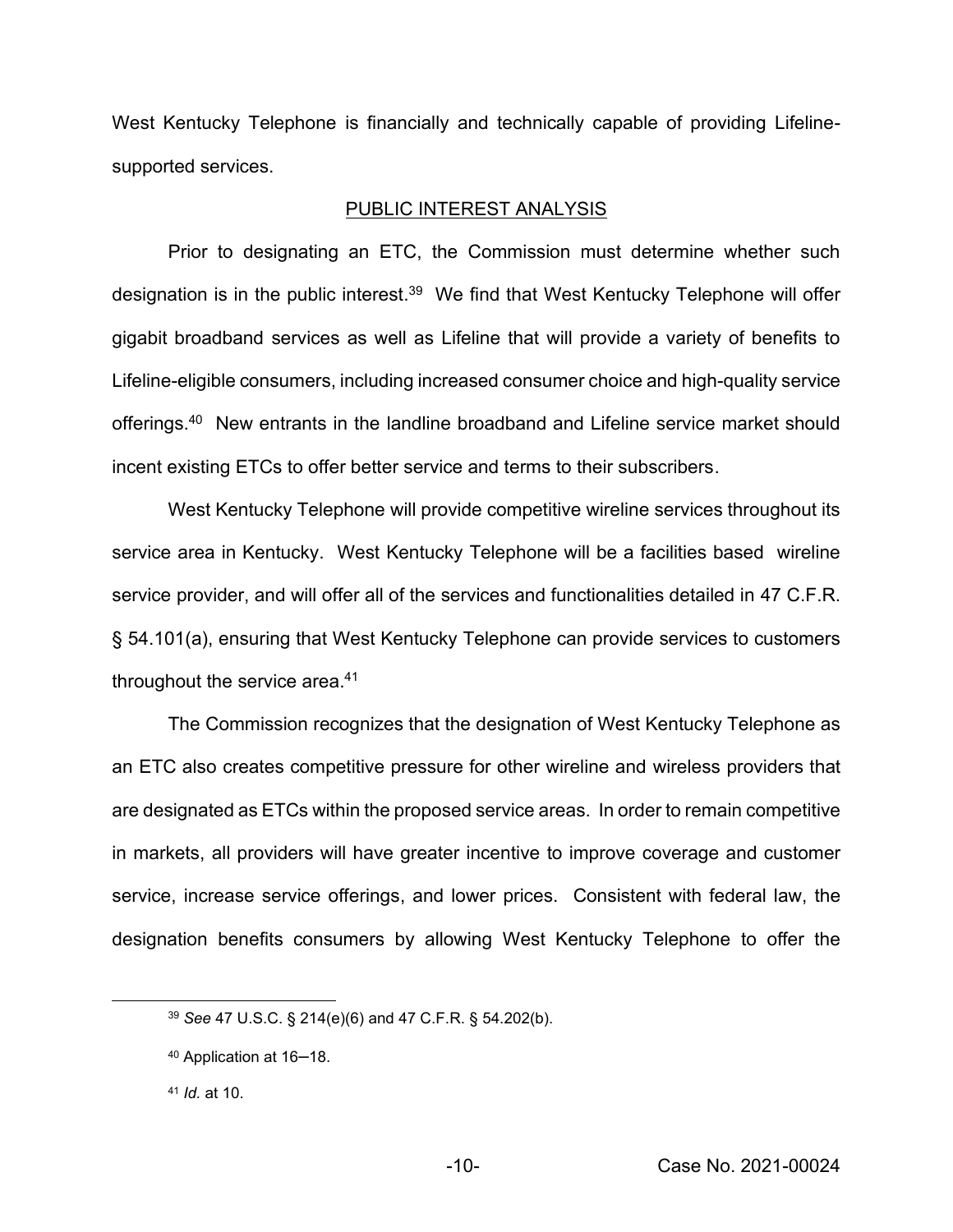services designated for support at rates that are "just, reasonable, and affordable."<sup>42</sup> West Kentucky Telephone plans to offer affordable wireline telecommunications and highspeed broadband services to consumers as well as qualified low-income consumers.<sup>43</sup>

#### REGULATORY OVERSIGHT

Under 47 U.S.C. § 254(e), petitioners are required to use the specific universalservice support they receive "only for the provision, maintenance, and upgrading of facilities and services for which the support is intended."44 An ETC receiving Lifeline support uses that support as intended when it reduces the price of its telecommunications services by the amount of the support for the eligible consumer.<sup>45</sup>

Finally, we note that the Commission or the FCC may institute an inquiry on its own motion to examine the petitioner's records and documentation to ensure that the universal-service support it receives is being used for the purpose intended.<sup>46</sup> The petitioner is required to provide such records and documentation to the Commission, the FCC, or Universal Service Administration Company (USAC) upon request. We further emphasize that, if the petitioner fails to fulfill the requirements of the 1996 Telecommunications Act, $47$  the FCC's rules, or the terms of this Order after it begins receiving universal-service support, the Commission may exercise its authority to revoke

<sup>46</sup> 47 U.S.C. §§ 220, 403.

<sup>47</sup> 47 U.S.C. Section 151 *et seq.*

<sup>42</sup> 47 U.S.C. § 254(b)(1).

<sup>43</sup> Application at 10.

<sup>44</sup> 47 U.S.C. § 254(e). We note that because petitioners are not eligible to receive federal universal service high-cost support, they are not required to file reports and certifications pursuant to 47 C.F.R § 54.313.

<sup>45</sup> *See TracFone Forbearance Order*, 20 FCC Rcd. at 15105-06, paragraph 26.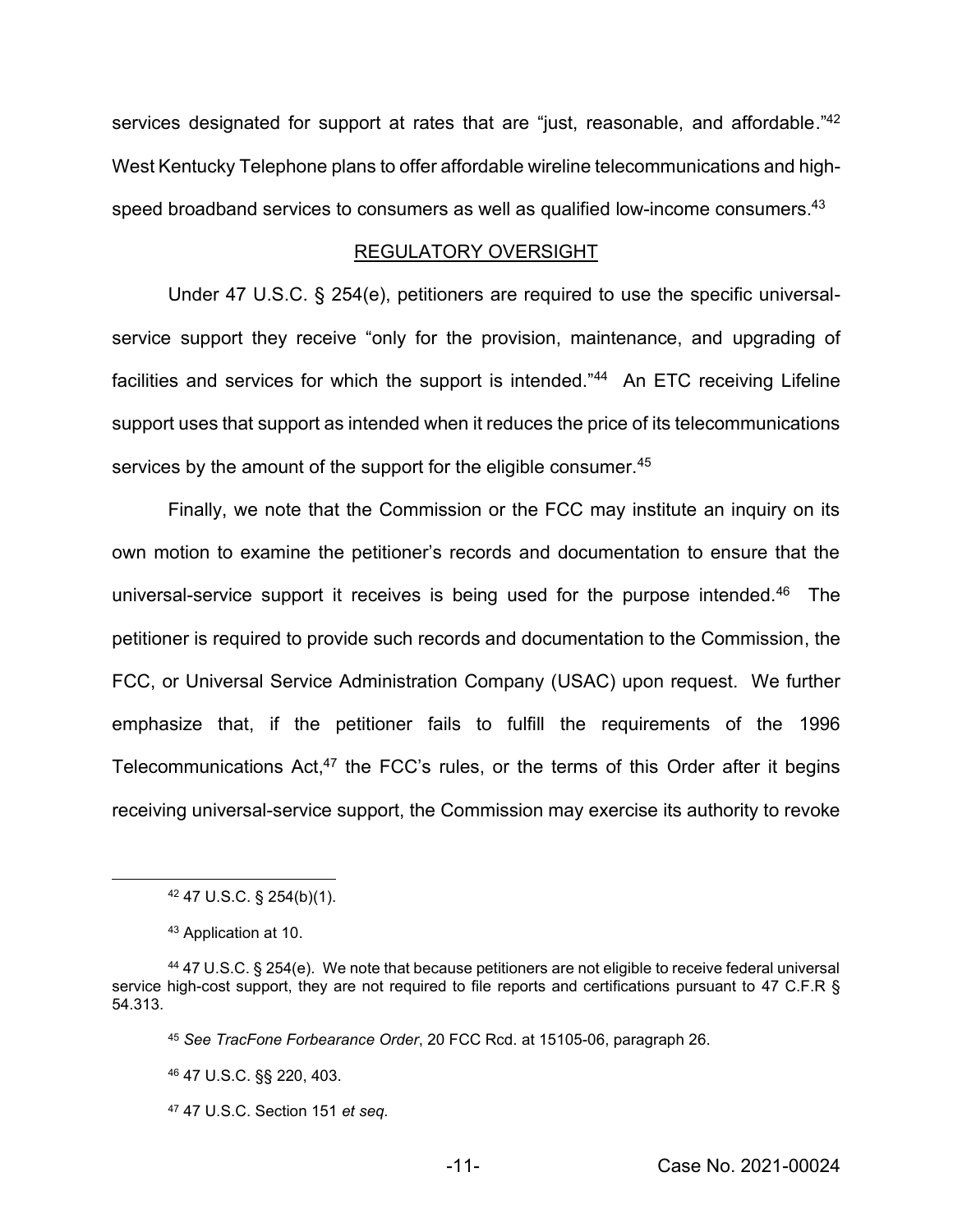such petitioner's ETC designation.<sup>48</sup> The FCC also may assess forfeitures for violations of FCC rules and orders.49

## ANNUAL CERTIFICATION AND VERIFICATION

Each year West Kentucky Telephone will require all Lifeline subscribers to recertify their head of household status, certify that only one Lifeline discount is received at their household, and document their continued program eligibility for Lifeline in accordance with the annual Lifeline Certification and Verification for USAC that is due annually.<sup>50</sup>

The Commission, having reviewed the evidence of record and having been otherwise sufficiently advised, HEREBY ORDERS that:

1. The designation of West Kentucky Telephone as an ETC is granted.

2. West Kentucky Telephone is designated as an ETC for the purpose of receiving Federal High-Cost and Low-Income support from the Federal USF in the census blocks as stated in the application at Exhibit A.

3. West Kentucky Telephone is designated as an ETC for the purpose of receiving Low-Income support from the federal and state USF in the area as depicted in the application at Exhibit B.

4. During the current certification period, West Kentucky Telephone shall be eligible to receive federal USF support.

5. West Kentucky Telephone shall advertise the availability of and charges for

<sup>48</sup> *See Federal-State Joint Board on Universal Service; Western Wireline Corp. Petition for Preemption of an Order of the South Dakota Public Utilities Commission*, CC Docket No. 96-45, Declaratory Ruling, 15 FCC Rcd. 15168, 15174, paragraph 15 (2000); *see* also 47 U.S.C. § 254(e).

<sup>49</sup> *See* 47 U.S.C. § 503(b).

<sup>50</sup> Case No. 2012-00146, *Lifeline Reform* (Ky. PSC May 1, 2012).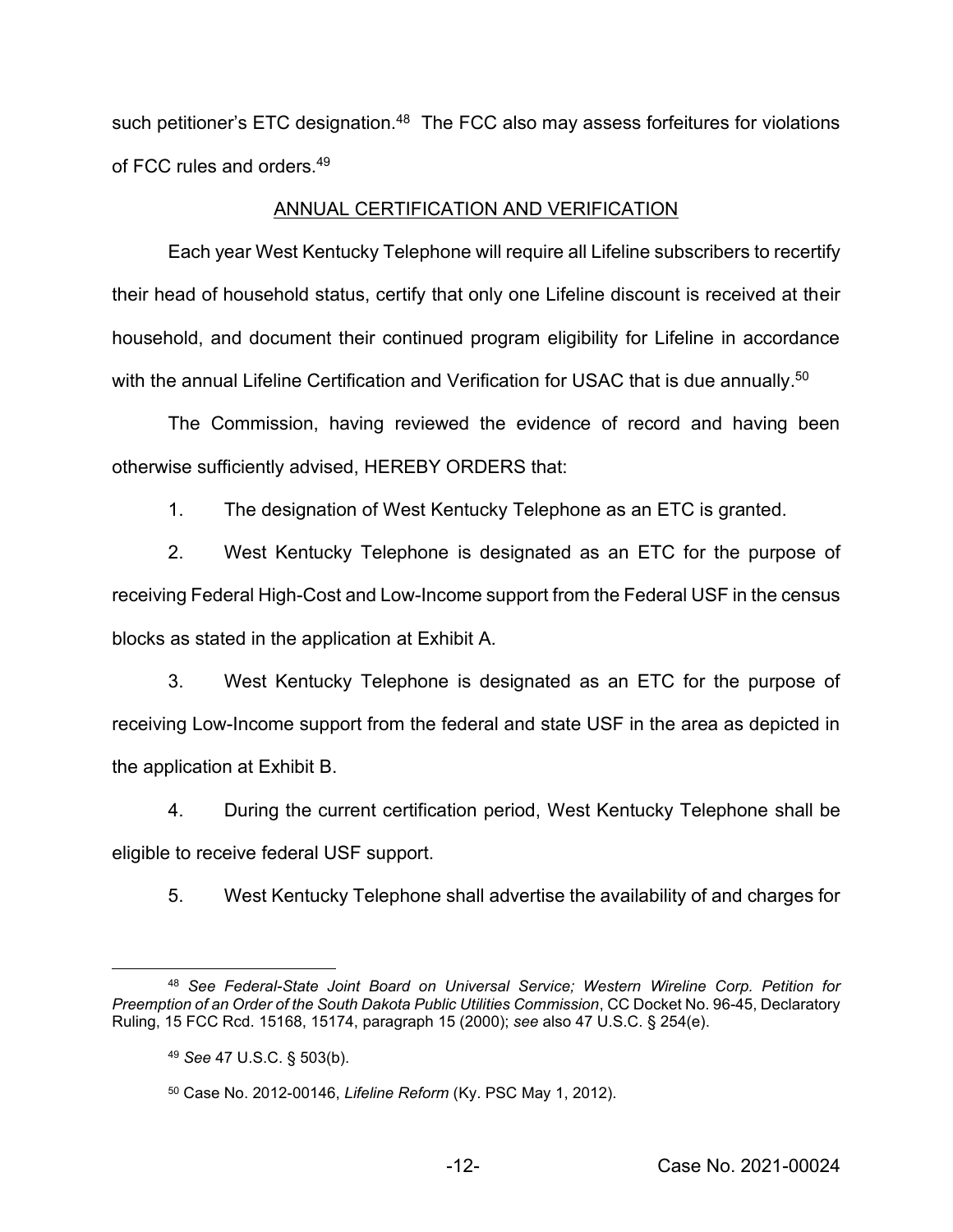these services using media of general distribution.

6. West Kentucky Telephone shall comply with the FCC's annual certification process for Lifeline customers.

7. West Kentucky Telephone is a utility under the definitions contained in KRS 278.010(3), and shall include revenue generated from the sale of intrastate wireline service, including Lifeline revenues, in its reports filed pursuant to KRS 278.140.

8. A copy of this Order shall be served upon the FCC and the USAC.

9. This case is closed and removed from the Commission's docket.

# [REMAINDER OF PAGE INTENTIONALLY LEFT BLANK]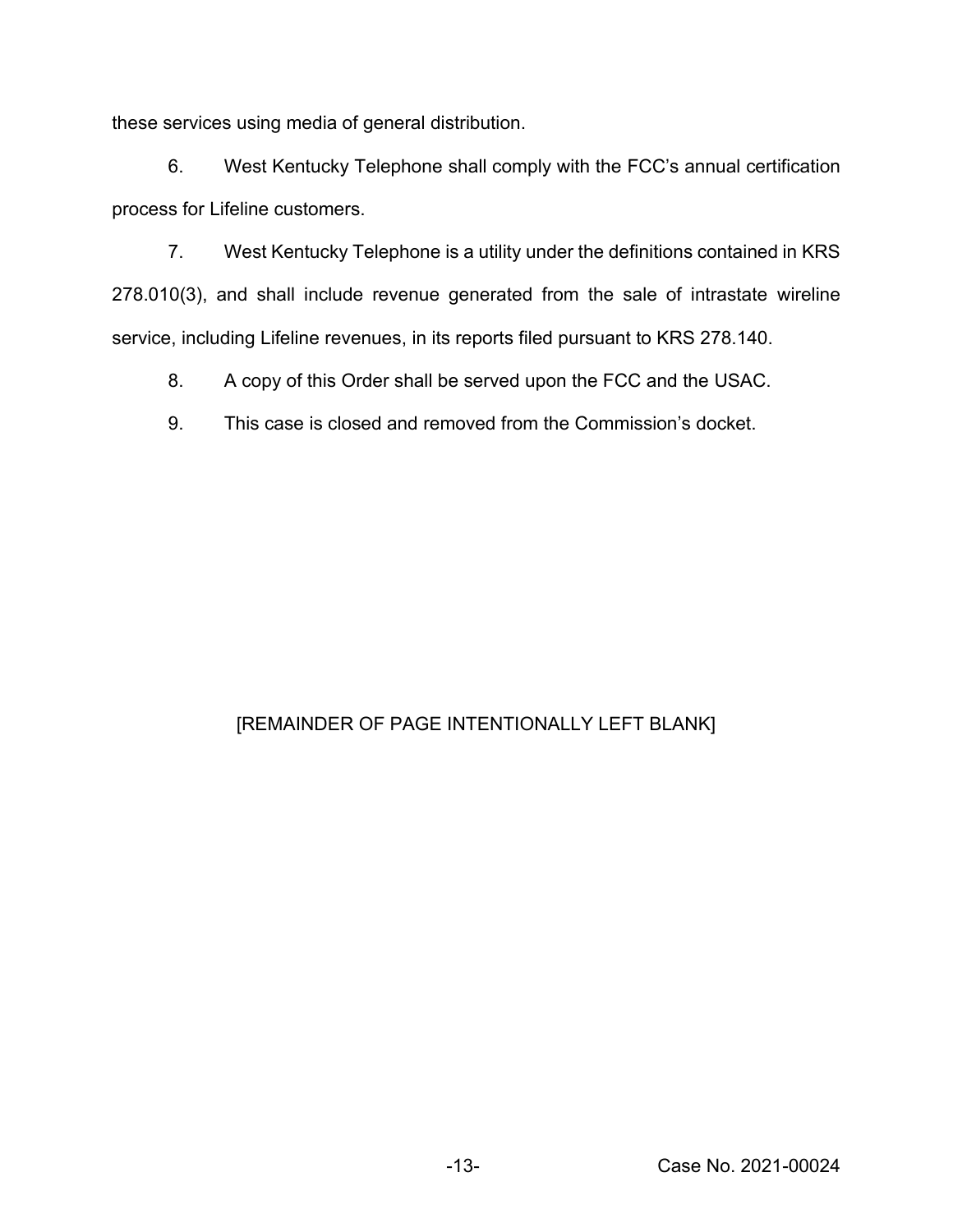By the Commission



ATTEST:

Shide C. Bridwell

Case No. 2021-00024